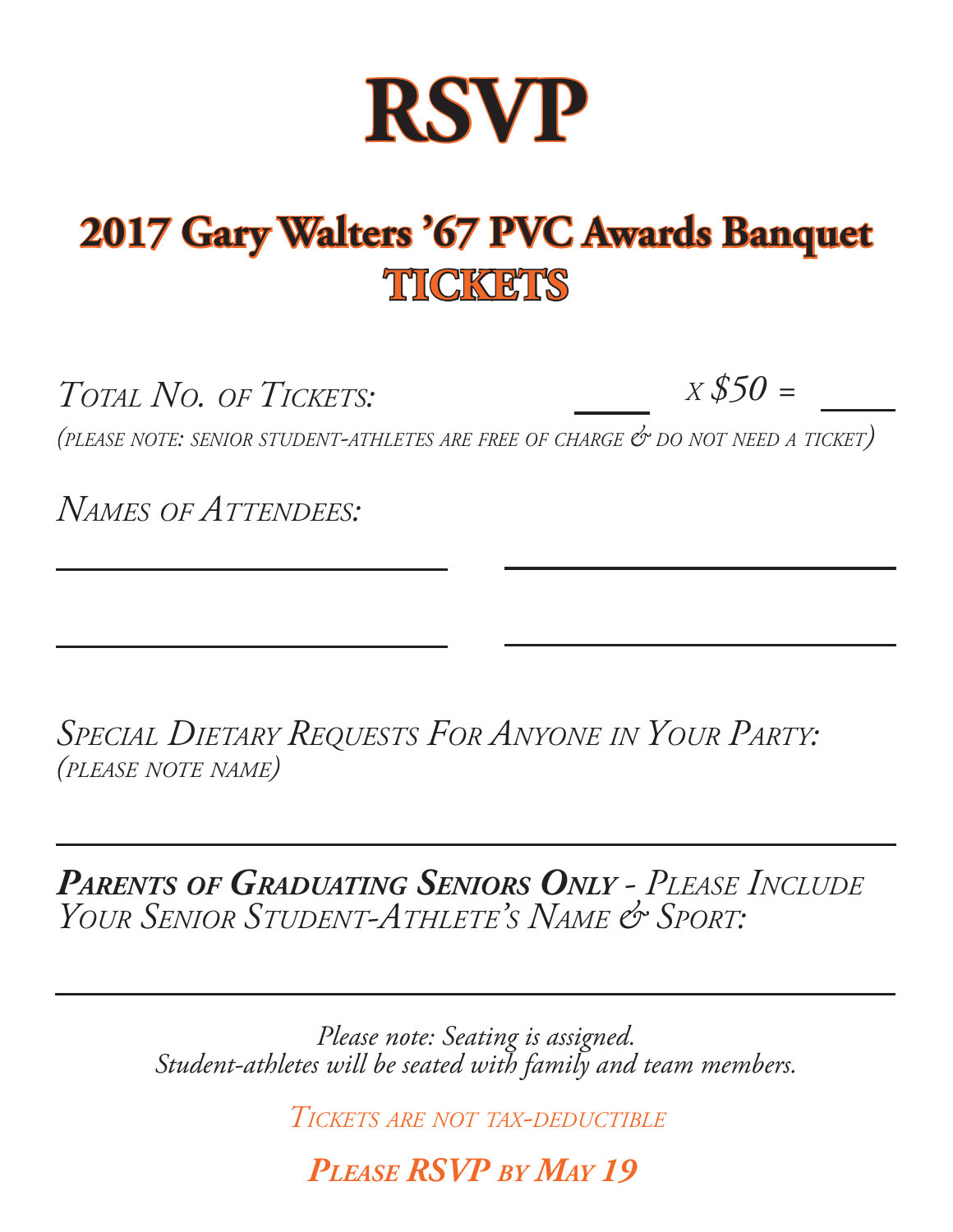## **2017 Gary Walters '67 PVC Awards Banquet SPONSORSHIP OPPORTUNITIES**

### Lifetime Membership & Table Sponsorship - \$5,000

includes Lifetime Membership to the PVC, in addition to all of the benefits *of the below Banquet Table Sponsorship. Lifetime Membership is the PVC's highest donor distinction and grants annual membership for life (NOTE: this sponsorship opportunity is available this year only in recognition of the 20th year of the PVC; honorary Lifetime Membership requests are accepted)* 

#### **Banquet Table Sponsorship - \$1,000 anquet**

*includes all eight seats/tickets, recognition in the event program and your table name prominently displayed on the table*

#### **Letter Sweater Sponsorship - \$150**

*includes recognition in the event program and on a postcard which will be presented to a graduating student-athlete upon receiving their Princeton letter sweater - does not include event tickets*

*LIFETIME MEMBERSHIP TABLE SPONSORSHIPS: X \$5,000 =*

*BANQUET TABLE SPONSORSHIPS:* 

*LETTER SWEATER SPONSORSHIPS:*

*SPONSORSHIP TOTAL:* 

*ATTENDING? YES NO ASSOCIATED SPORT:*

*X \$1,000 =*

*X \$150 =*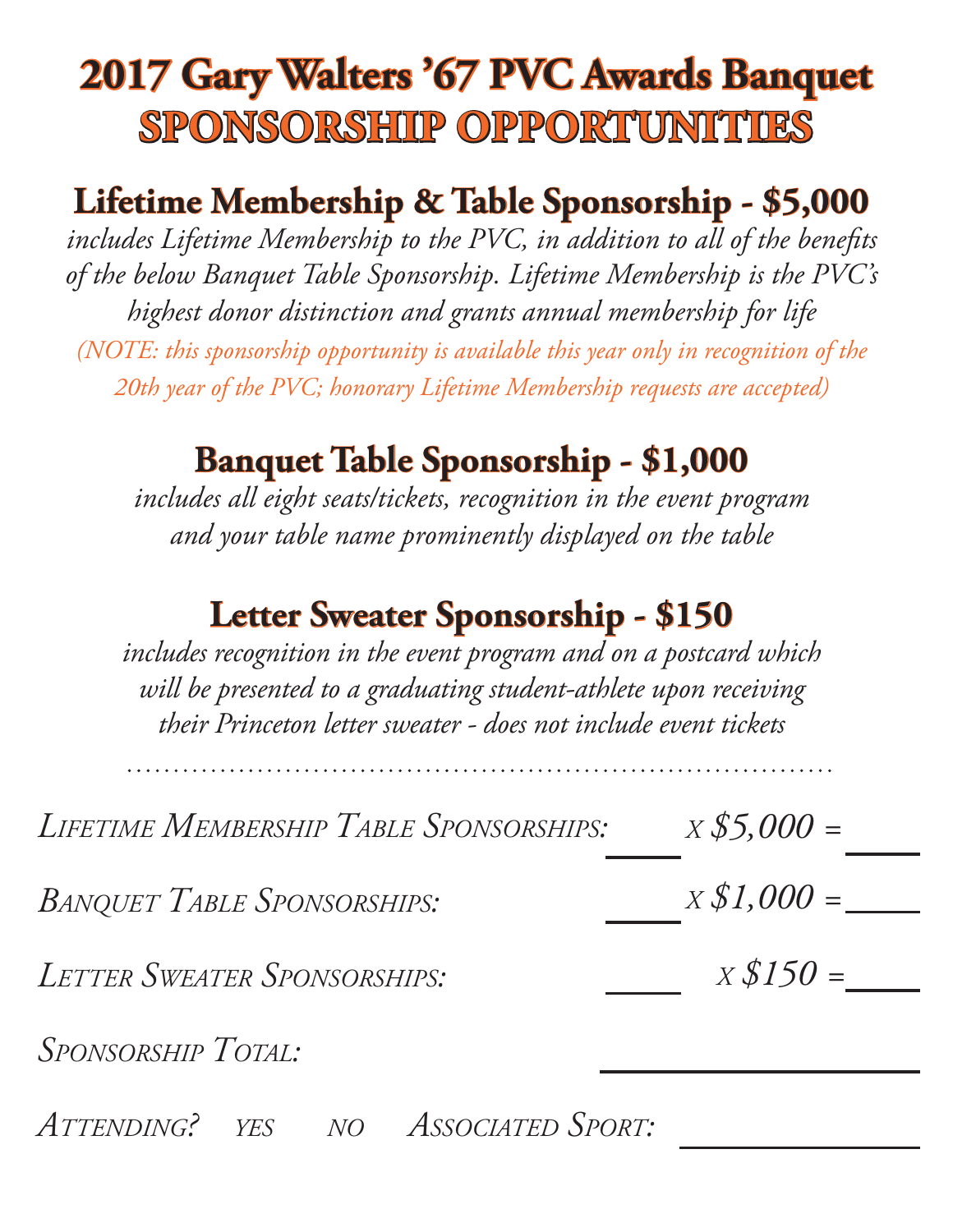## 2017 Gary Walters '67 PVC Awards Banquet **TABLE SPONSORSHIP OPPORTUNITIES ABLE**

### Lifetime Membership & Table Sponsorships and **Banquet Table Sponsorships include EIGHT seats/tickets. anquet**

*TABLE NAME (WILL APPEAR IN EVENT PROGRAM):*

*TABLE GUEST NAMES (PLEASE LIST CLASS YEAR WHERE APPLICABLE):*

*Please list your table guest names above. If you do not know the names, but are planning to use all spots, please write in TBD - we will hold these seats for you.* 

*Please note: in order to avoid empty tables, all unreserved seats will be fi lled with other banquet attendees.*

*If you would like to donate the table for use by the PVC (to seat senior student-athletes), please indicate for what sport you would like the table used.*